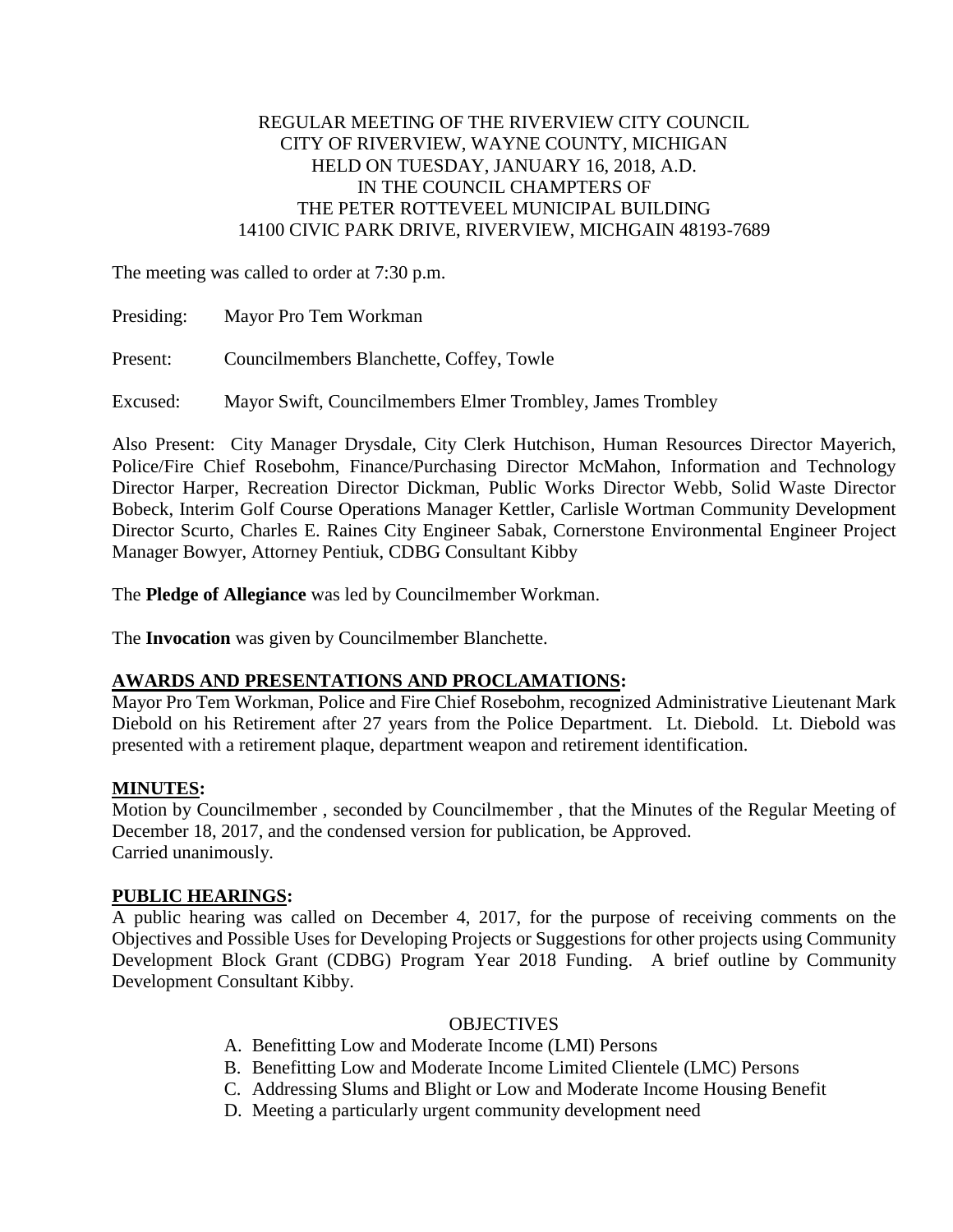|                                         |          | Objective |
|-----------------------------------------|----------|-----------|
| Activity                                | Amount   | Met       |
| <b>Public Services</b>                  | \$12,960 | A & B     |
| <b>Public Improvements</b>              | \$54,840 | A & B     |
| <b>Housing Rehabilitation</b>           | \$10,000 | C         |
| Administration                          | \$8,600  | A         |
| Housing Rehabilitation – Program Income | \$1,000  | B & C     |
| Public Improvements – Program Income    | \$1,000  | A & B     |
| Demolition – Program Income             | \$1,000  | C         |
|                                         |          |           |

## POTENTIAL PROJECTS

## **PUBLIC COMMENTS:**

At this time, the Mayor Pro Tem asked if anyone wished to address the City Council.

## **ORGANIZATIONAL BUSINESS:**

Motion by Councilmember , seconded by Councilmember , that Ms. Mary Jarosz be reappointed to the Board of Review for a three-year term set to expire January 1, 2021. Carried unanimously.

#### **CONSENT AGENDA:**

Motion by Councilmember , seconded by Councilmember , that the Consent Agenda be Approved as follows:

- Authorize Final engineering Fees for the Fire Station South Parking Lot Removal and Replacement Project in the Amount of \$13,921.00 for design, stake out, inspection, testing and contract administration.
- Authorize Solicitation of Proposals for Landfill Gas Recovery, Processing and Sale, in concurrence with the Ad Hoc Land Preserve Conserve Committee at their December 18, 2017 meeting.
- Adopt Poverty Exemption Application and Poverty Exemption Guidelines for 2018 as approved by the Board of Review.

#### **RESOLUTIONS:**

Motion by Councilmember , seconded by Councilmember , that a resolution Approving the Riverview Council Meeting Schedule for the 2018 Calendar Year for Posting Pursuant to Act 267 "Open Meeting Act" P.A. 1976, be Adopted.

## RESOLUTION NO. 18- 01 ADOPT SCHEDULE OF CITY COUNCIL MEETINGS AND STUDY SESSIONS

- WHEREAS, that Notification of City Council Meetings of the Riverview City Council from January through December, 2018, shall be published pursuant to Act 267 "Open Meetings Act", P.A. 1976;
- WHEREAS, all regular meetings of the City Council will be held on the first and third Mondays commencing at 7:30 p.m. in the Council Chambers of the Riverview Municipal Building, 14100 Civic Park Drive, Riverview, Michigan 48193, with a Study Session commencing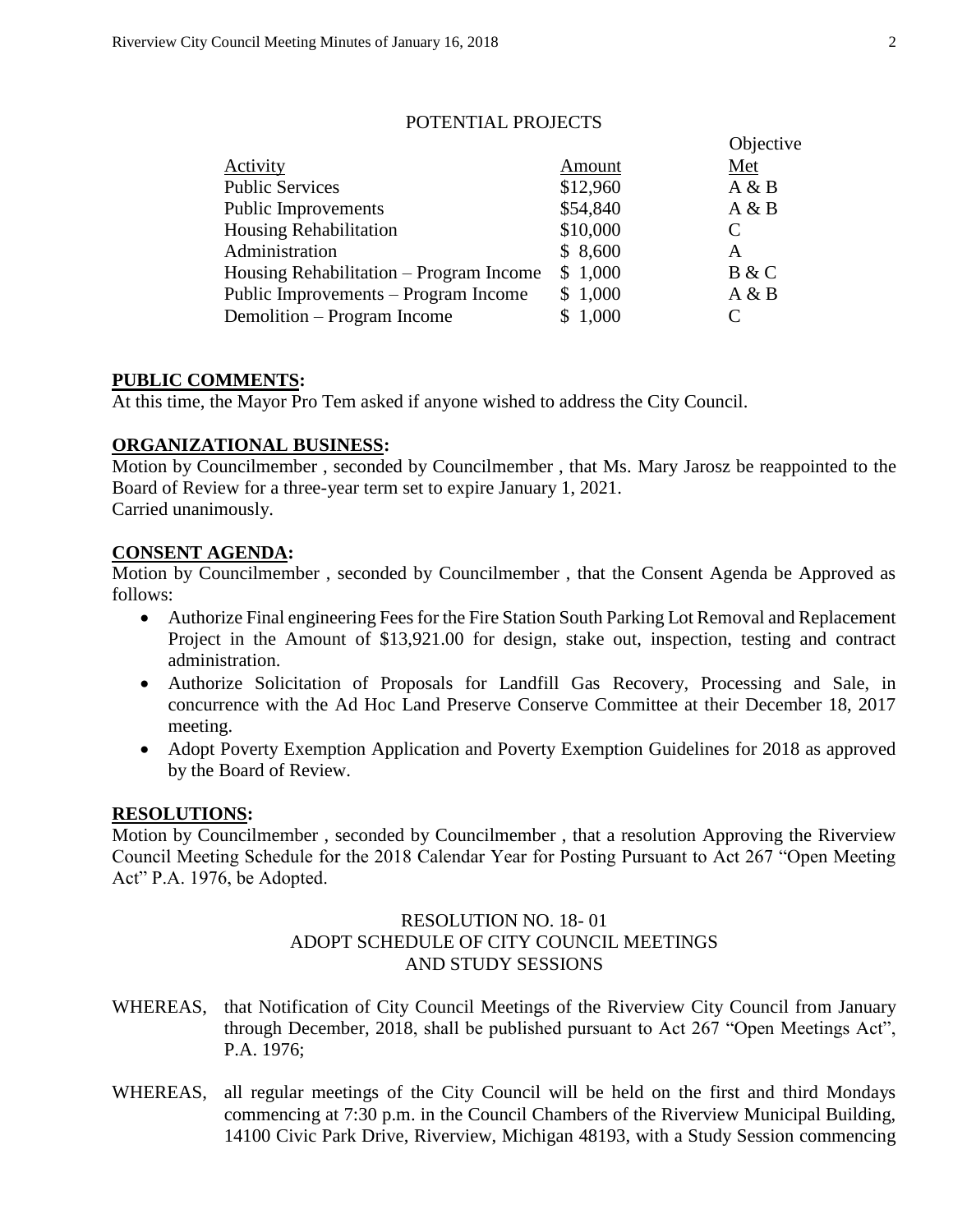at 7:00 p.m. Such regular meetings shall be open to the public and persons present shall be afforded an opportunity to address the City Council in accordance with regulations and subject to time limitations as prescribed;

| January 3 (Wednesday) and 16 (Tuesday) | February 5 and 20 (Tuesday) |
|----------------------------------------|-----------------------------|
| March 5 and 19                         | April 2 and 16              |
| May 5 and 19                           | June 4 and 18               |
| July 2 and $16$                        | August 6 and 20             |
| September 4 (Tuesday) and 17           | October 1 and 15            |
| November 5 and 19                      | December 3 and 17           |

- WHEREAS, in addition to the foregoing, the City Council shall meet in Study Session for the purpose of reviewing written reports and oversee technical or procedural matters affecting the conduct of City affairs. Such meetings are held on the second Monday (and fourth Mondays, if requested by Mayor or City Manager), in the Council Conference Room in the Municipal Building commencing at 7:00 p.m. and open to the public; and
- WHEREAS, persons present will be invited to speak after the departmental reports have been reviewed, unless such person advises the Presiding Official at the commencement of the meeting of their desire to speak on a matter then being reported to the Council. Other matters not germane to the committee work of the Council may not be addressed except by suspension of the rule by majority vote of the Committee.

AYES: NAYS: EXCUSED: ADOPTED THIS 16th DAY OF JANUARY, 2018. ATTEST:

Dean Workman, Mayor Pro Tem

\_\_\_\_\_\_\_\_\_\_\_\_\_\_\_\_\_\_\_\_\_\_\_\_\_\_\_\_\_\_\_\_\_\_\_\_

I, Cynthia M. Hutchison, duly authorized City Clerk of the City of Riverview, do hereby certify the above is a true copy of a resolution adopted by the Riverview City Council at their regular meeting of January 16, 2018.

 $(S E A L)$ 

Cynthia M. Hutchison, City Clerk

\_\_\_\_\_\_\_\_\_\_\_\_\_\_\_\_\_\_\_\_\_\_\_\_\_\_\_\_\_\_\_\_\_\_\_

Motion by Councilmember , seconded by Councilmember , that a resolution Approving the City of Riverview Commission, Board and Committee 2018 Calendar Year Meeting Schedule pursuant to Act 267 "Open Meetings Act" P.A. 1976, be Adopted.

> RESOLUTION NO. 18-02 ADOPT SCHEDULE OF CITY COMMISSION AND BOARD MEETINGS FOR 2018 CALENDAR YEAR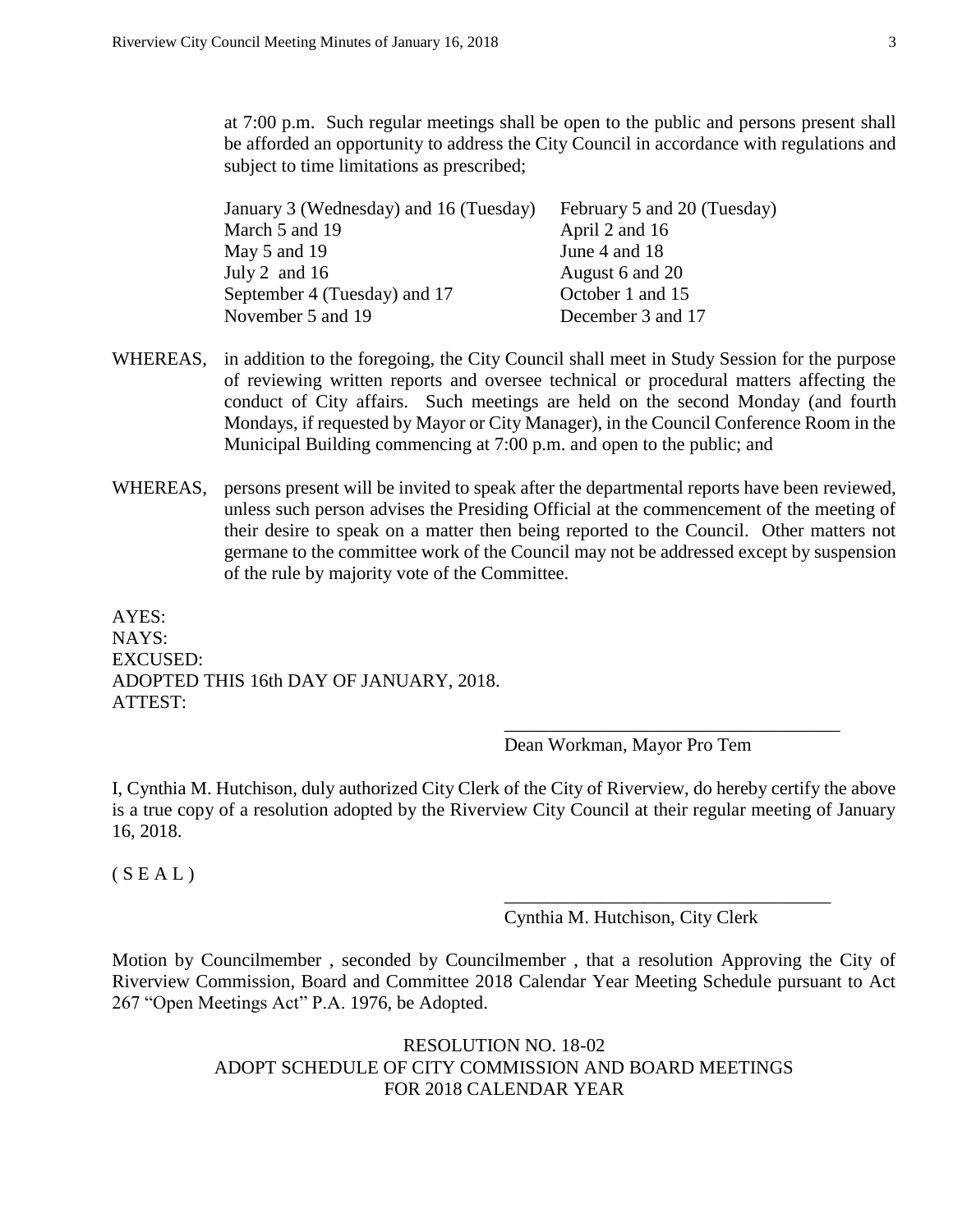- WHEREAS, that Notification of City of Riverview Commission, Board and Committee Meeting Schedule from January through December, 2018, shall be posted pursuant to Act 267 "Open Meetings Act", P.A. 1976;
- WHEREAS, all regular meetings of the Commission, Board and Committee will be held in the City Hall Conference Rooms as noted below. Such regular meetings shall be open to the public and persons present shall be afforded an opportunity to address the Commission, Board or Committee in accordance with regulations and subject to time limitations as prescribed;

| BOARD/COMMISSION/COMMITTI                                         | <b>MEETING DATE/DAY</b>                                   | <b>TAKES PLACE</b>      | <b>TIME</b>                  |
|-------------------------------------------------------------------|-----------------------------------------------------------|-------------------------|------------------------------|
| Ad Hoc Audit Committee - City Council                             | 2nd Monday December                                       | Annually                | 6:00 PM                      |
| Conference Room                                                   |                                                           |                         |                              |
| Ad Hoc Civic Engr Committee - City Mgrs                           | <b>TBD</b>                                                | 6 mos prior to City En  |                              |
| Conference Room                                                   |                                                           | contrct expiration date |                              |
| Ad Hoc Environmental Engr Committee $-$                           | <b>TBD</b>                                                | 6 mos prior to Env En   |                              |
| Mgrs Conference Room                                              |                                                           | contract expiration dat | 6:00 PM                      |
| Ad Hoc Land Preserve Committee - City M                           | 2nd Monday                                                | Monthly                 | 6:00 PM                      |
| Conference Room                                                   |                                                           |                         |                              |
| Ad Hoc Public Safety Committee - City M                           | As Needed                                                 | <b>TBD</b>              | <b>TBD</b>                   |
| Conference Room                                                   |                                                           |                         |                              |
| <b>Beautification Commission</b>                                  | 2nd Tuesday                                               | Monthly                 | 6:00 PM                      |
| *City Services Conference Room                                    |                                                           |                         |                              |
| <b>Board of Review</b>                                            | February TBD - Organization                               |                         | 6:00 PM                      |
| (Call for Time)                                                   | March 12 - Valuation Appeals                              |                         | 1:00-9:00 PM                 |
| *Council Chambers                                                 | March 26 - Valuation Appeals                              |                         | 12:00-6:00 PM                |
|                                                                   | July - Corrections 7/10                                   |                         | 6:00 PM                      |
|                                                                   | December - Corrections 12/11                              |                         | 6:00 PM                      |
| <b>Board of Zoning Appeals</b>                                    | 2nd Thursday                                              | Monthly                 | $\overline{7:}30 \text{ PM}$ |
| *Council Chambers                                                 |                                                           |                         |                              |
| <b>Brownfield Redevelopment Authority</b>                         | 2nd Wednesday                                             | Quarterly               | 7:00 PM                      |
| *Building & Engineering Conf. Room                                | January, April, July, December                            |                         |                              |
| <b>Building Authority</b>                                         | May & October                                             |                         | 7:00 PM                      |
| *City Services Conference Room                                    |                                                           |                         |                              |
| <b>City Planning Commission</b>                                   | 1st & 3rd Thursdays                                       | Bi-monthly              | 7:30 PM                      |
| *Council Chambers                                                 |                                                           |                         |                              |
| Economic Development Corporation *City                            | 4th Monday February, April, June, Aug Even months and one |                         | 6:00 PM                      |
| Services Conference Room                                          | October, Annual December                                  |                         |                              |
| <b>Election Commission</b>                                        | 1st Monday of Month prior to election                     | Prior to each Election  | 6:45 PM                      |
| *Council Conference Room                                          |                                                           |                         |                              |
| Election Coordinating Committee *Counci                           | Currently inactive                                        | Bi-Annual               | 10:00 AM                     |
| Conference Room                                                   |                                                           | <b>Years Only</b>       |                              |
| <b>Land Preserve Committee Meeting</b>                            | 2nd Monday                                                | Monthly                 | 5:30 PM                      |
| Manager's Conference Room                                         |                                                           |                         |                              |
| <b>Library Commission</b>                                         | 3rd Thursday                                              | Monthly                 | 7:00 PM                      |
| *Library Conference Room                                          |                                                           | (Except July/Aug)       |                              |
| <b>Local Officers Compensation</b>                                | Tuesday, January 15, 2019                                 | Bi-Annual               | 3:00 PM                      |
| Commission *City Services Conf. Rm.                               |                                                           | Odd Years Only          |                              |
| <b>Recreation Commission</b><br>*City<br>Services Conference Room | 1st Wednesday                                             | Monthly                 | 7:00 PM                      |
| *Council<br><b>Retirement Board of Trustees</b>                   | 4th Thursday, except November. Decer Monthly              |                         | 4:00 PM                      |
| Conference Room                                                   | 2nd Thursday                                              |                         |                              |
|                                                                   |                                                           |                         |                              |